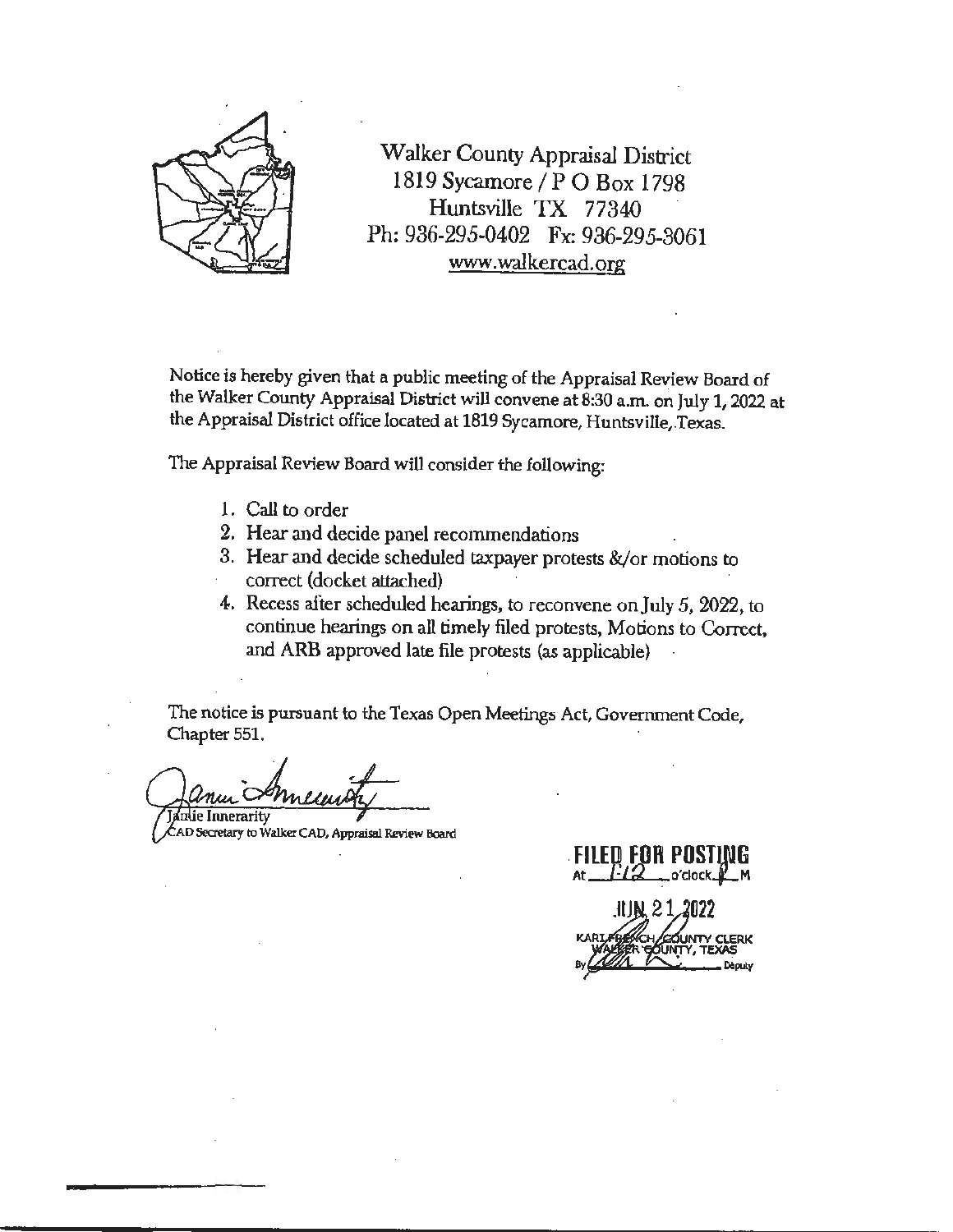### **ARB Protest Report - Active Cases** Page 1

6/22/2022

| Panel | Type       | Prop Use       | Case #    |        | Prop Id Taxpayer Name                                             | Geo ID                  | Agents Appraiser | Meeting Appr | <b>Hearing Date</b> | Meeting Date                        | Status    | Appraised  |
|-------|------------|----------------|-----------|--------|-------------------------------------------------------------------|-------------------------|------------------|--------------|---------------------|-------------------------------------|-----------|------------|
|       | <b>APP</b> |                | 2022-730  | 16946  | 45 SRL INC                                                        | 0210-103-0-00300        | <b>RAK</b>       | KAM          | 07/01/2022 9:00     | Location: Walker County Appraisal D | PF        | 375,820    |
|       | <b>APP</b> | <b>QLT 2.5</b> | 2022-659  |        | 31691 7-ELEVEN INC                                                | 4900-024-0-03500 803887 | w                | <b>BJD</b>   | 07/01/2022 9:00     | Location: Walker County Appraisal D | PF.       | 1,225,010  |
|       | <b>APP</b> |                | 2022-731  | 55775  | <b>AFFILIATED</b><br>PROPERTIES LP                                | 0045-320-0-05890        | <b>RAK</b>       | <b>KAM</b>   | 07/01/2022 9:00     | Location: Walker County Appraisal D | PF        | 85,140     |
|       | <b>APP</b> | QLT 2.5        | 2022-658  | 36603  | ALCHEMY HOLDING<br><b>VENTURE</b>                                 | 7800-009-0-04400 822731 | JA               | <b>BJD</b>   | 07/01/2022 9:00     | Location: Walker County Appraisal D | PF.       | 600,310    |
|       | <b>APP</b> |                | 2022-655  | 66017  | ALDI LLC                                                          | 9950-160-0-00200 821664 | <b>KAM</b>       | <b>KAM</b>   | 07/01/2022 9:00     | Location: Walker County Appraisal D | PF        | 520,550    |
|       | <b>APP</b> | QLT 3.0        | 2022-612  | 100415 | <b>AMERICAN CAMPUS</b><br><b>COMMUNITY</b>                        | 2600-005-0-00200 821664 | <b>JA</b>        | <b>BJD</b>   | 07/01/2022 9:00     | Location: Walker County Appraisal D | PF        | 34,003,720 |
|       | <b>APP</b> | <b>QLT 3.5</b> | 2022-613  | 36630  | <b>BRECKENRIDGE</b><br><b>GROUP HUNTSVILLE</b><br><b>TEXAS LP</b> | 7900-005-0-00100 821664 | JA.              | <b>BJD</b>   | 07/01/2022 9:00     | Location: Walker County Appraisal D | <b>PF</b> | 32,777,960 |
|       | <b>APP</b> | QLT 3.0        | 2022-625  | 35926  | C150 1300 SMITHER<br>DRIVE LLC                                    | 0062-053-0-02200 821664 | JA               | <b>BJD</b>   | 07/01/2022 9:00     | Location: Walker County Appraisal D | <b>PF</b> | 30,110,550 |
|       | <b>APP</b> | QLT3.0         | 2022-618  | 24032  | <b>CAMPUS CREST AT</b><br>HUNTSVILLE I LP                         | 3000-043-0-10700 832582 | JA               | <b>BJD</b>   | 07/01/2022 9:00     | Location: Walker County Appraisal D | PF.       | 27,122,960 |
|       | <b>APP</b> |                | 2022-619  | 56032  | <b>CAMPUS CREST AT</b><br>HUNTSVILLE II LP                        | 3000-043-0-10710 832582 | JA               | <b>KAM</b>   | 07/01/2022 9:00     | Location: Walker County Appraisal D | PF        | 494.890    |
|       | <b>APP</b> | QLT 1.5        | 2022-600  | 35916  | COLE AA HUNTSVILLE<br>TX LLC                                      | 4220-053-0-00100 821664 | <b>KAM</b>       | <b>BJD</b>   | 07/01/2022 9:00     | Location: Walker County Appraisal D | <b>PF</b> | 787.720    |
|       | <b>APP</b> |                | 2022-649  | 43869  | DOLLAR TREE STORE<br>#4443                                        | 9950-120-0-18990 832530 | <b>KAM</b>       | <b>KAM</b>   | 07/01/2022 9:00     | Location: Walker County Appraisal D | PF        | 104,090    |
|       | <b>APP</b> |                | 2022-648  | 41411  | <b>FAMILY STORE #</b><br>22498                                    | 9950-120-0-23000 821664 | <b>KAM</b>       | <b>KAM</b>   | 07/01/2022 9:00     | Location: Walker County Appraisal D | <b>PF</b> | 78,760     |
|       | <b>APP</b> |                | 2022-654  | 63366  | <b>FAMILY STORE #</b><br>31734                                    | 9950-120-0-23001 832530 | <b>KAM</b>       | <b>KAM</b>   | 07/01/2022 9:00     | Location: Walker County Appraisal D | PF.       | 118,040    |
|       | <b>APP</b> |                | 2022-1944 | 63894  | FIRST CITIZENS BANK<br>& TRUST COMPANY                            | 9950-230-0-11174 810706 | <b>KAM</b>       |              | 07/01/2022 9:00     | Location: Walker County Appraisal D | <b>PF</b> | 294.990    |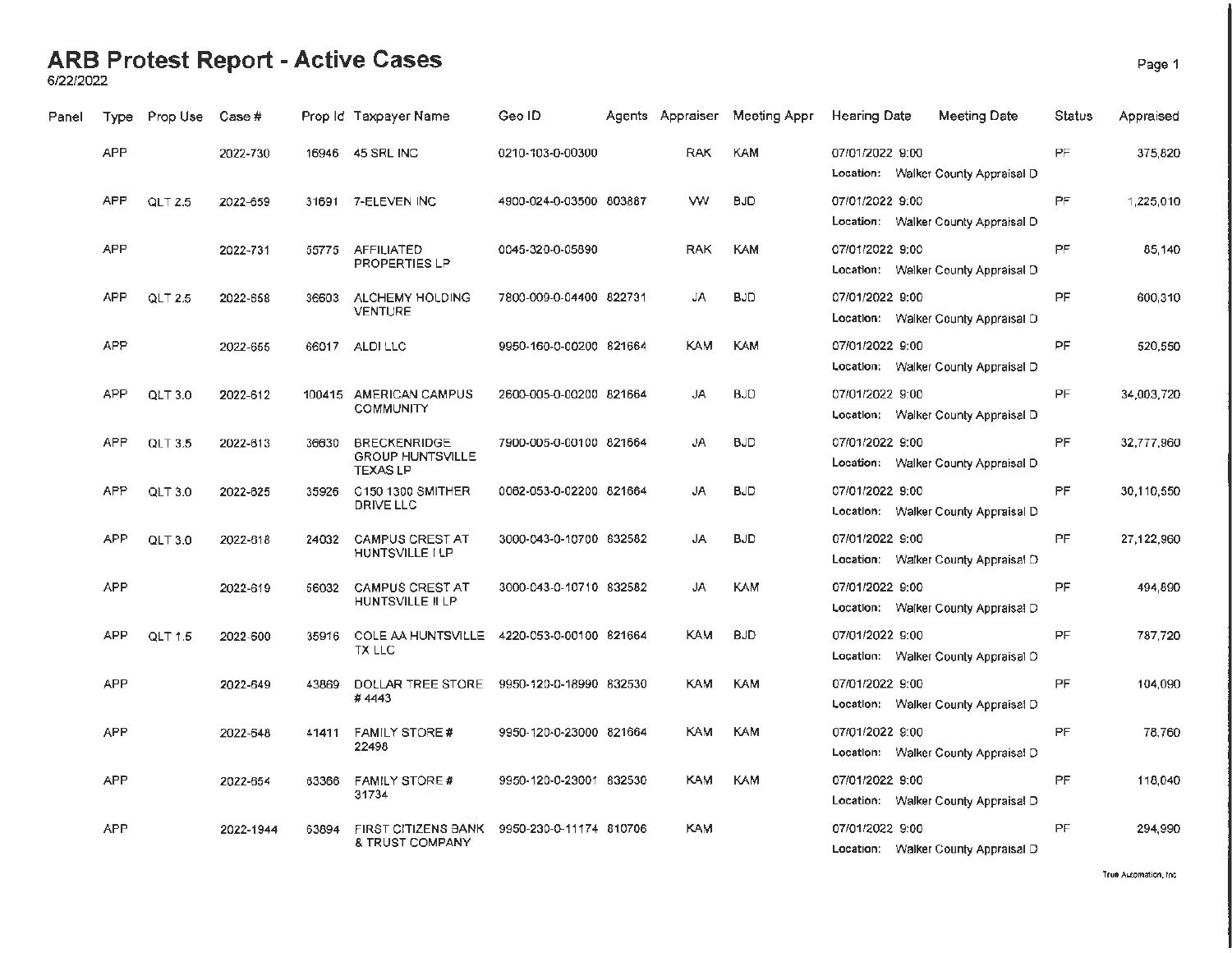#### **ARB Protest Report - Active Cases** Page 2

6/22/2022

| Panel | <b>Type</b> | Prop Use       | Case#    |       | Prop Id Taxpayer Name                        | Geo ID                  |            | Agents Appraiser Meeting Appr | Hearing Date    | <b>Meeting Date</b>                 | Status    | Appraised  |
|-------|-------------|----------------|----------|-------|----------------------------------------------|-------------------------|------------|-------------------------------|-----------------|-------------------------------------|-----------|------------|
|       | <b>APP</b>  |                | 2022-650 | 49300 | <b>GAMESTOP INC DBA</b><br><b>GAMESTOP</b>   | 9950-140-0-18000 832669 | KAM.       | KAM                           | 07/01/2022 9:00 | Location: Walker County Appraisal D | PF        | 60,010     |
|       | APP         | QLT 3.5        | 2022-622 | 24059 | <b>GATEWAY</b><br>HUNTSVILLE LLC             | 3000-057-0-00101 821664 | JA         | <b>BJD</b>                    | 07/01/2022 9:00 | Location: Walker County Appraisal D | PF        | 22,558,480 |
|       | <b>APP</b>  |                | 2022-656 | 64718 | <b>HARBOR FREIGHT</b><br>TOOLS USA INC       | 9950-090-0-44000 832356 | <b>KAM</b> | <b>KAM</b>                    | 07/01/2022 9:00 | Location: Walker County Appraisal D | PF        | 320,280    |
|       | <b>APP</b>  |                | 2022-661 | 32236 | <b>HERMAN AMY</b><br><b>ALYSANN</b>          | 5151-005-0-00700 832535 | <b>MLS</b> | <b>KAM</b>                    | 07/01/2022 9:00 | Location: Walker County Appraisal D | PF        | 285,740    |
|       | APP         |                | 2022-652 | 58920 | HOBBY LOBBY #554                             | 9950-120-0-27300 817036 | <b>KAM</b> | KAM                           | 07/01/2022 9:00 | Location: Walker County Appraisal D | PF        | 350,060    |
|       | <b>APP</b>  | <b>QLT 1.0</b> | 2022-614 | 16955 | HUNTSVILLE 1118 LLC  0212-066-0-00200 829699 |                         | w.         | <b>BJD</b>                    | 07/01/2022 9:00 | Location: Walker County Appraisal D | PF        | 1,109,620  |
|       | <b>APP</b>  |                | 2022-624 | 20414 | HUNTSVILLE 1118 LLC  0509-066-0-00400        |                         | JA         | <b>BJD</b>                    | 07/01/2022 9:00 | Location: Walker County Appraisal D | <b>PF</b> | 496,720    |
|       | <b>APP</b>  | QLT 2.5        | 2022-621 | 54983 | HUNTSVILLE SPE MW<br>LLC                     | 7275-125-0-00300 821664 | JU.        | <b>BJD</b>                    | 07/01/2022 9:00 | Location: Walker County Appraisal D | <b>PF</b> | 3,979,990  |
|       | <b>APP</b>  |                | 2022-682 | 72351 | JAMES AVERY                                  | 9950-120-0-30500 803832 | SD         | <b>KAM</b>                    | 07/01/2022 9:00 | Location: Walker County Appraisal D | PF        | 108,810    |
|       | APP         | QLT 1.0        | 2022-628 | 29029 | <b>MARKY HOLDINGS</b><br><b>LTD</b>          | 4200-001-0-01800 821664 | <b>KIM</b> | <b>BJD</b>                    | 07/01/2022 9:00 | Location: Walker County Appraisal D | <b>PF</b> | 521,470    |
|       | <b>APP</b>  |                | 2022-615 | 44099 | MC & GE I LLC                                | 0509-066-0-00410 829699 | JA         | <b>BJD</b>                    | 07/01/2022 9:00 | Location: Walker County Appraisal D | PF        | 348,700    |
|       | APP         | QLT 3.0        | 2022-631 | 54373 | <b>MIDTOWN SAM</b><br><b>HOUSTON LLC</b>     | 5700-055-0-00200 821664 | JA         | <b>BJD</b>                    | 07/01/2022 9:00 | Location: Walker County Appraisal D | PF        | 22.740.570 |
|       | <b>APP</b>  |                | 2022-601 | 11058 | <b>NESTLE WATERS</b><br>NORTH AMERICA INC    | 0012-104-0-01410 832530 | JA         | KAM                           | 07/01/2022 9:00 | Location: Walker County Appraisal D | PF        | 7,750      |
|       | <b>APP</b>  |                | 2022-602 | 16231 | <b>NESTLE WATERS</b><br>NORTH AMERICA INC    | 0161-103-0-00100 832530 | KAM.       | KAM                           | 07/01/2022 9:00 | Location: Walker County Appraisal D | PF.       | 94,200     |
|       | <b>APP</b>  |                | 2022-603 | 16943 | NESTLE WATERS<br>NORTH AMERICA INC           | 0210-103-0-00100 832530 | <b>KAM</b> | <b>KAM</b>                    | 07/01/2022 9:00 | Location: Walker County Appraisal D | PF        | 80,770     |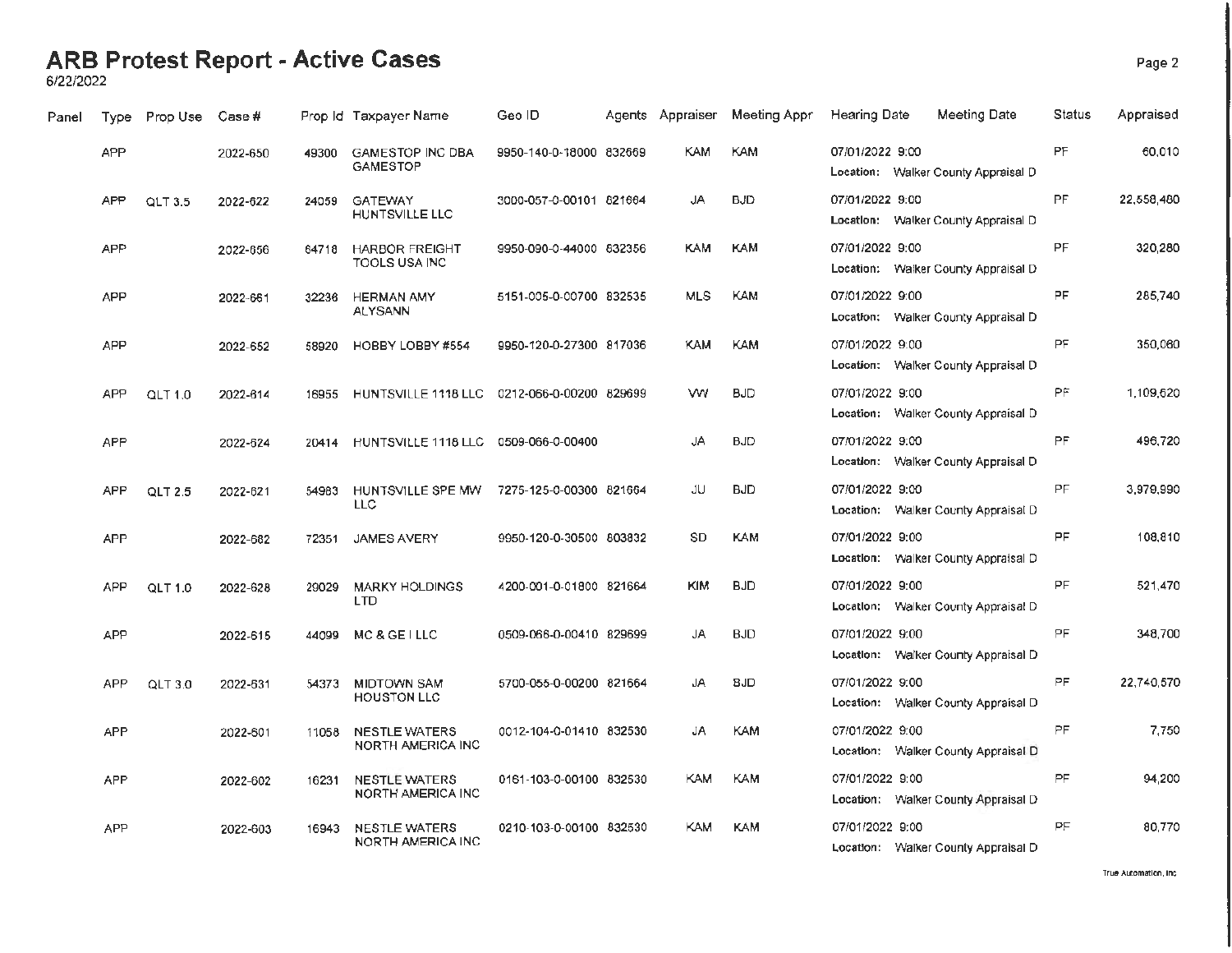## **ARB Protest Report - Active Cases** Page 3 6/22/2022

| Panel | <b>Type</b> | Prop Use | Case #   |       | Prop Id Taxpayer Name                                      | Geo ID                  | Agents Appraiser | Meeting Appr | Hearing Date<br>Meeting Date                           | Status    | Appraised  |
|-------|-------------|----------|----------|-------|------------------------------------------------------------|-------------------------|------------------|--------------|--------------------------------------------------------|-----------|------------|
|       | <b>APP</b>  |          | 2022-604 | 17378 | NESTLE WATERS<br>NORTH AMERICA INC                         | 0256-103-0-00310 832530 | KAM              | <b>KAM</b>   | 07/01/2022 9:00<br>Location: Walker County Appraisal D | <b>PF</b> | 22,930     |
|       | <b>APP</b>  |          | 2022-605 | 20928 | NESTLE WATERS<br>NORTH AMERICA INC                         | 0560-103-0-00110 832530 | <b>BJD</b>       | <b>KAM</b>   | 07/01/2022 9:00<br>Location: Walker County Appraisal D | PF.       | 921,490    |
|       | APP         |          | 2022-606 | 64660 | <b>NESTLE WATERS</b><br>NORTH AMERICA INC                  | 0012-104-0-01414 832530 | JA               | <b>KAM</b>   | 07/01/2022 9:00<br>Location: Walker County Appraisal D | PF        | 210        |
|       | <b>APP</b>  |          | 2022-607 | 64663 | NESTLE WATERS<br>NORTH AMERICA INC                         | 0012-104-0-01413 832530 | JA               | <b>KAM</b>   | 07/01/2022 9:00<br>Location: Walker County Appraisal D | PF.       | 90         |
|       | <b>APP</b>  |          | 2022-608 | 69818 | NESTLE WATERS<br>NORTH AMERICA INC                         | 0237-102-0-00400 832530 | KAM              | <b>KAM</b>   | 07/01/2022 9:00<br>Location: Walker County Appraisal D | <b>PF</b> | 13,870     |
|       | APP         |          | 2022-609 | 69819 | <b>NESTLE WATERS</b><br>NORTH AMERICA INC                  | 0096-103-0-00200 832530 | KAM              | <b>KAM</b>   | 07/01/2022 9:00<br>Location: Walker County Appraisal D | <b>PF</b> | 23.470     |
|       | <b>APP</b>  |          | 2022-610 | 69820 | <b>NESTLE WATERS</b><br>NORTH AMERICA INC                  | 0096-103-0-00300 832530 | KAM              | <b>KAM</b>   | 07/01/2022 9:00<br>Location: Walker County Appraisal D | PF.       | 14,620     |
|       | <b>APP</b>  |          | 2022-611 | 69821 | <b>NESTLE WATERS</b><br>NORTH AMERICA INC                  | 0096-103-0-00400 832530 | KAM              | <b>KAM</b>   | 07/01/2022 9:00<br>Location: Walker County Appraisal D | <b>PF</b> | 5,770      |
|       | <b>APP</b>  |          | 2022-651 | 57148 | <b>OLIVE GARDEN</b><br>HOLDINGS LLC                        | 9950-270-0-19500 821664 | w                | <b>KAM</b>   | 07/01/2022 9:00<br>Location: Walker County Appraisal D | PF.       | 175,090    |
|       | APP         | QLT 3.0  | 2022-630 | 29466 | PEP-SHSU LLC                                               | 2350-900-0-00100 821664 | JA               | <b>BJD</b>   | 07/01/2022 9:00<br>Location: Walker County Appraisal D | <b>PF</b> | 42,579,140 |
|       | <b>APP</b>  | QLT 3.5  | 2022-626 | 53465 | PONTRELLI ALBERT J<br><b>TRUST DATED</b><br>AUGUST 11 1992 | 4690-125-0-40100 821664 | JA               | <b>BJD</b>   | 07/01/2022 9:00<br>Location: Walker County Appraisal D | PF        | 2,528,650  |
|       | <b>APP</b>  |          | 2022-653 | 59411 | <b>ROSS DRESS FOR</b><br><b>LESS INC</b>                   | 9950-120-0-68000 829612 | <b>KAM</b>       | <b>KAM</b>   | 07/01/2022 9:00<br>Location: Walker County Appraisal D | PF        | 317.230    |
|       | <b>APP</b>  | QLT3.5   | 2022-620 | 58133 | SFG HUNTSVILLE LLC                                         | 4700-154-0-01510 821664 | JA               | <b>BJD</b>   | 07/01/2022 9:00<br>Location: Walker County Appraisal D | PF        | 28,441,330 |
|       | <b>APP</b>  | QLT 2.5  | 2022-657 | 33576 | SOUTHWEST CIMMS<br><b>INC</b>                              | 6600-125-0-00460 822731 | w                | <b>BJD</b>   | 07/01/2022 9:00<br>Location: Walker County Appraisal D | PF        | 412,110    |
|       | <b>APP</b>  | QLT 4.0  | 2022-627 | 35923 | STERLING -<br>HUNTSVILLE LLC                               | 0062-053-0-01910 821664 | <b>JA</b>        | <b>BJD</b>   | 07/01/2022 9:00<br>Location: Walker County Appraisal D | PF        | 40,180,500 |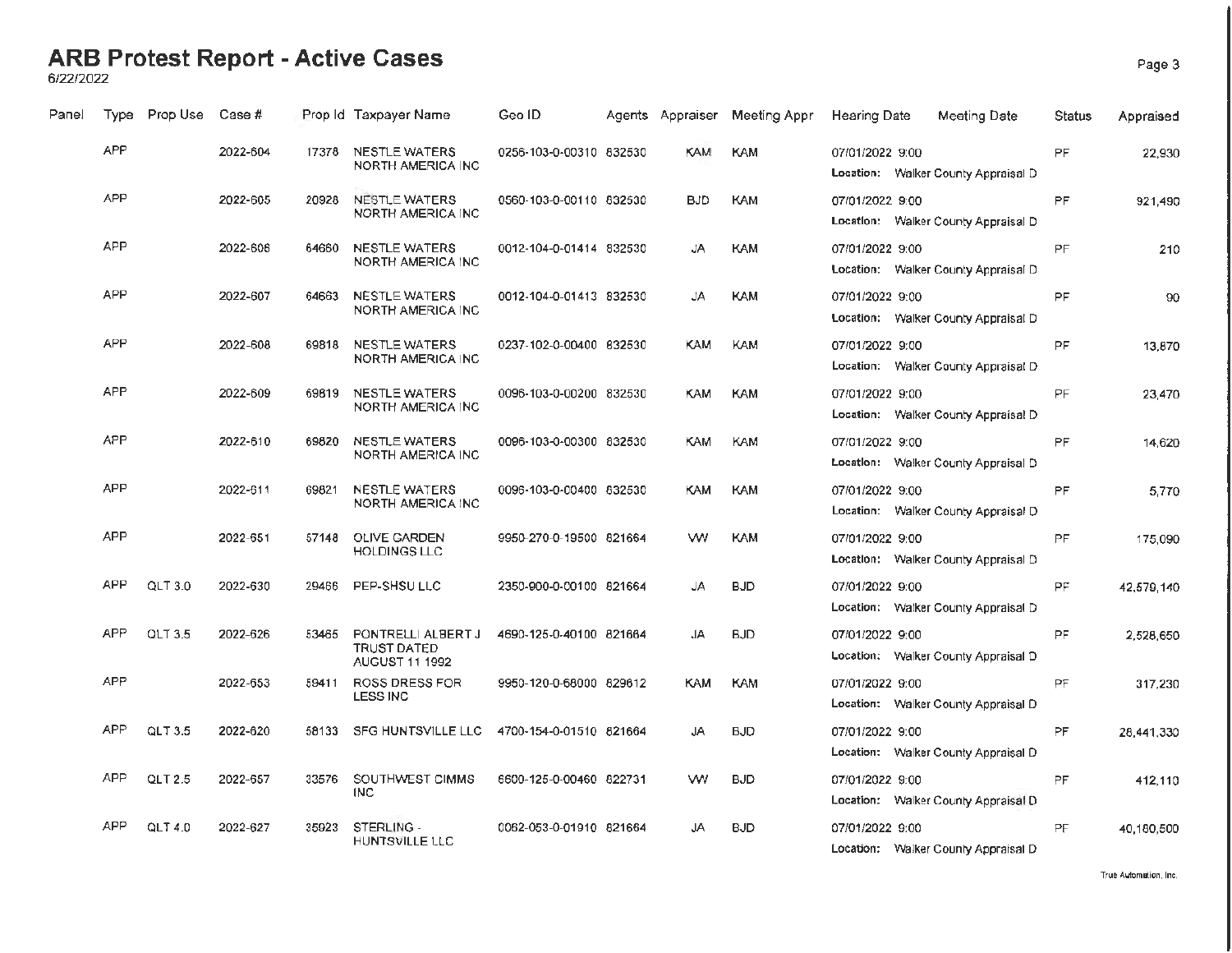#### **ARB Protest Report - Active Cases** Page 4

6/22/2022

| Panel      | Type       | Prop Use       | Case #    |        | Prop Id Taxpayer Name                                      | Geo ID                  | Agents Appraiser | Meeting Appr | Hearing Date<br>Meeting Date                            | Status    | Appraised  |
|------------|------------|----------------|-----------|--------|------------------------------------------------------------|-------------------------|------------------|--------------|---------------------------------------------------------|-----------|------------|
|            | <b>APP</b> | <b>QLT 3.0</b> | 2022-617  | 24058  | <b>SZ SAM HOUSTON</b><br>AVE APARTMENTS<br><b>LLC</b>      | 3000-057-0-00100        | JA               | <b>BJD</b>   | 07/01/2022 9:00<br>Location: Walker County Appraisal D  | PF        | 25,990,714 |
|            | <b>APP</b> | <b>QLT 3.5</b> | 2022-629  | 53473  | <b>TAMARGO JUAN E</b><br><b>SEPARATE</b><br>PROPERTY TRUST | 4690-125-0-41000 801319 | JU               | <b>BJD</b>   | 07/01/2022 9:00<br>Location: Walker County Appraisal D  | PF.       | 1,643,000  |
|            | APP        | <b>QLT 1.5</b> | 2022-2358 | 11685  | THE SCOTTS<br><b>COMPANY</b>                               | 0015-104-0-12711 806483 | JA               | <b>BJD</b>   | 07/01/2022 9:00<br>Location: Walker County Appraisal D  | PF        | 3,606,900  |
|            | <b>APP</b> | QLT 3.0        | 2022-623  | 23876  | THP THE FORUM AT<br>SAM HOUSTON LLC                        | 3000-025-0-00100 821684 | JA               | <b>BJD</b>   | 07/01/2022 9:00<br>Location: Walker County Appraisal D  | PF        | 29,398,710 |
|            | <b>APP</b> | QLT 3.0        | 2022-616  | 100428 | <b>WAYPOINT SAM</b><br><b>HOUSTON OWNER</b><br><b>LLC</b>  | 3000-057-0-00105 821664 | JA               | <b>BJD</b>   | 07/01/2022 9:00<br>Location: Walker County Appraisal D  | PF        | 3,032,976  |
| SINGLE APP |            | <b>QLT 1.0</b> | 2022-2119 | 10347  | <b>CARTER WILLIAM</b><br>KALEB                             | 0006-109-0-05110        | CRE              | <b>BJD</b>   | 07/01/2022 12:00<br>Location: Walker County Appraisal D | PF.       | 700,660    |
| SINGLE APP |            | QLT 2.0        | 2022-2117 | 11727  | <b>GOAB INVESTMENTS</b>                                    | 0015-104-0-13200        | w                | <b>BJD</b>   | 07/01/2022 12:00<br>Location: Walker County Appraisal D | PF.       | 1,934,560  |
| SINGLE APP |            |                | 2022-2120 | 11722  | <b>GOAB INVESTMENTS</b><br>LP                              | 0015-104-0-13100        | w                | <b>BJD</b>   | 07/01/2022 12:00<br>Location: Walker County Appraisal D | PF        | 74,150     |
| SINGLE APP |            |                | 2022-2140 | 11728  | <b>GOAB INVESTMENTS</b><br>LP                              | 0015-104-0-13210        | <b>KAM</b>       | <b>BJD</b>   | 07/01/2022 12:00<br>Location: Walker County Appraisal D | PF        | 79,330     |
| SINGLE APP |            |                | 2022-2118 | 10348  | TTT HOPE                                                   | 0006-109-0-05120        | CRE              | <b>BJD</b>   | 07/01/2022 12:00<br>Location: Walker County Appraisal D | PF        | 181,930    |
|            | <b>APP</b> |                | 2022-2090 | 24741  | <b>CARTER JOHNNIE &amp;</b><br>PEARL                       | 3300-006-0-00400        | JU               | JU           | 07/01/2022 1:00<br>Location: Walker County Appraisal D  | PF.       | 47.190     |
|            | <b>APP</b> |                | 2022-2088 | 24746  | CARTER LOLA                                                | 3300-006-0-01300        | JU               | JU.          | 07/01/2022 1:00<br>Location: Walker County Appraisal D  | <b>PF</b> | 10,000     |
|            | <b>APP</b> |                | 2022-2089 | 24735  | <b>CARTER RONALD</b>                                       | 3300-005-0-00900        | JU               | JU           | 07/01/2022 1:00<br>Location: Walker County Appraisal D  | <b>PF</b> | 10,000     |
|            | <b>APP</b> |                | 2022-2076 | 33741  | GALLEGOS ERAZMO & 6612-510-0-01100<br><b>ELSA</b>          |                         | <b>MLS</b>       | CRE          | 07/01/2022 1:00<br>Location: Walker County Appraisal D  | PF        | 26,150     |
|            | <b>APP</b> |                | 2022-2077 | 33742  | GALLEGOS ERAZMO & 6612-510-0-01200<br><b>ELSA</b>          |                         | <b>MLS</b>       | CRE          | 07/01/2022 1:00<br>Location: Walker County Appraisal D  | <b>PF</b> | 870        |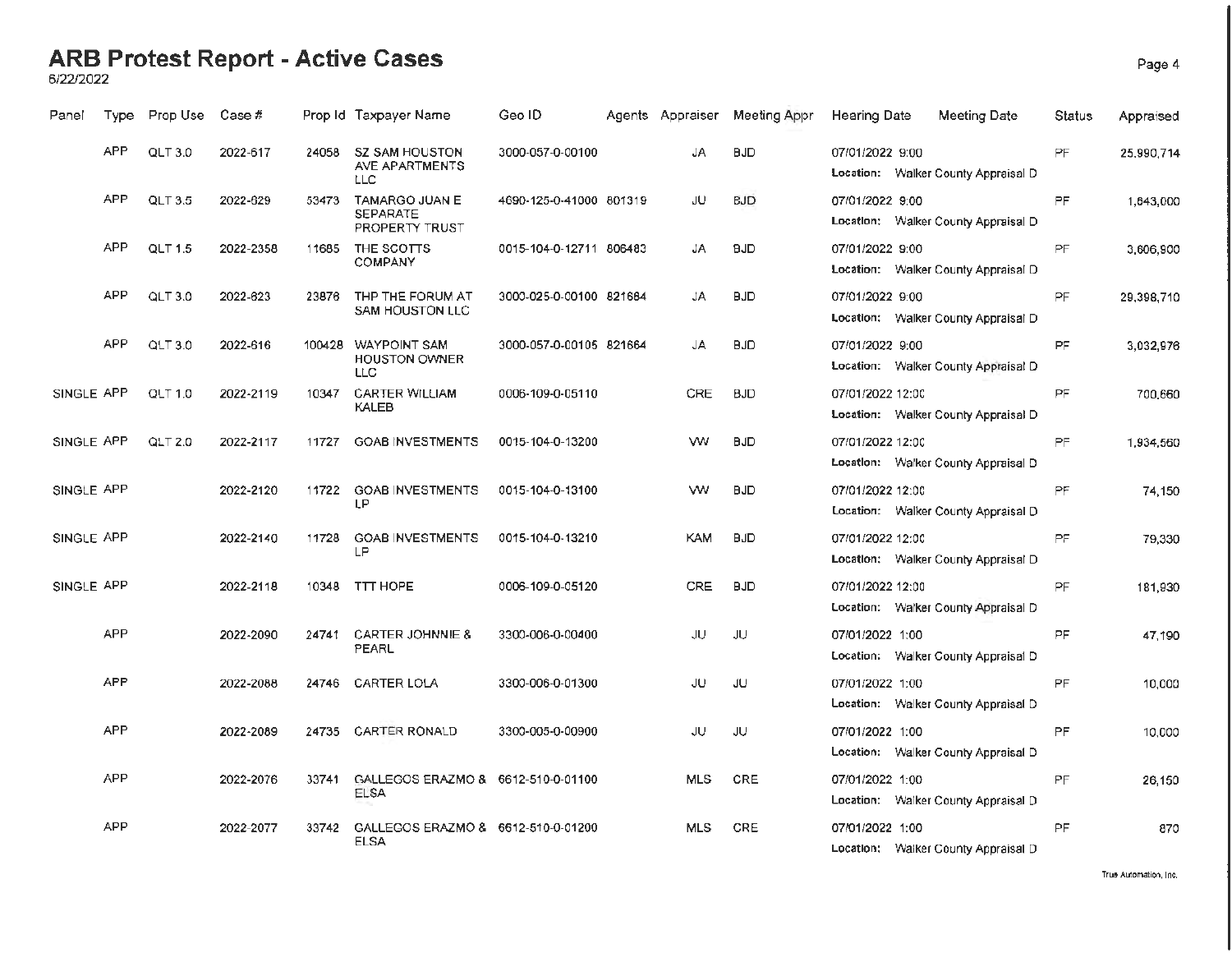## **ARB Protest Report - Active Cases** Page 5 6/22/2022

| Panel      | Type       | Prop Use | Case #    |        | Prop Id Taxpayer Name                                                           | Geo ID           | Agents Appraiser | Meeting Appr | <b>Hearing Date</b> | Meeting Date                        | <b>Status</b> | Appraised |
|------------|------------|----------|-----------|--------|---------------------------------------------------------------------------------|------------------|------------------|--------------|---------------------|-------------------------------------|---------------|-----------|
|            | APP        |          | 2022-2078 | 33743  | GALLEGOS ERAZMO & 6612-510-0-01300<br>ELSA                                      |                  | <b>MLS</b>       | CRE          | 07/01/2022 1:00     | Location: Walker County Appraisal D | <b>PF</b>     | 870       |
|            | <b>APP</b> |          | 2022-2083 | 33142  | <b>BOONE LYNN DALE &amp;</b><br><b>DONNAL</b>                                   | 6183-109-0-21100 | JA               | <b>KAM</b>   | 07/01/2022 2:00     | Location: Walker County Appraisal D | PF            | 546,030   |
| SINGLE APP |            |          | 2022-2081 | 24062  | LANDEROS JOSE &<br><b>ROSA</b>                                                  | 3000-057-0-00200 | JA               | <b>VW</b>    | 07/01/2022 2:00     | Location: Walker County Appraisal D | <b>PF</b>     | 85,900    |
| SINGLE APP |            |          | 2022-2082 | 47438  | LANDEROS JOSE &<br><b>ROSA</b>                                                  | 5160-111-0-00500 | <b>MLS</b>       | w            | 07/01/2022 2:00     | Location: Walker County Appraisal D | PF.           | 328,650   |
|            | <b>APP</b> | QLT 2.0  | 2022-2084 | 11702  | LTD LEASING LTD CO                                                              | 0015-104-0-12890 | w                | <b>KAM</b>   | 07/01/2022 2:00     | Location: Walker County Appraisal D | PF            | 424,000   |
|            | APP        | QLT 1.5  | 2022-2085 | 11717  | LTD LEASING LTD CO                                                              | 0015-104-0-13060 | w                | KAM          | 07/01/2022 2:00     | Location: Walker County Appraisal D | PF.           | 95,000    |
|            | <b>APP</b> |          | 2022-2079 |        | 50713 TATOM JOE WESLEY                                                          | 0038-113-0-11606 | <b>RAK</b>       | JU.          | 07/01/2022 2:00     | Location: Walker County Appraisal D | PF            | 14,780    |
|            | <b>APP</b> |          | 2022-2080 | 47056  | <b>TATOM JOE WESLEY</b>                                                         | 0038-113-0-11605 | <b>MLS</b>       | JU           | 07/01/2022 2:00     | Location: Walker County Appraisal D | <b>PF</b>     | 360,920   |
|            | <b>APP</b> |          | 2022-2102 | 26789  | ATKINSON MICHAEL &<br><b>THERESA</b>                                            | 3350-003-0-01700 | <b>BCS</b>       | CRE          | 07/01/2022 3:00     | Location: Walker County Appraisal D | <b>PF</b>     | 10,000    |
|            | <b>APP</b> |          | 2022-2103 | 100382 | ATKINSON MICHAEL W 0496-320-0-00710<br><b>&amp; THERESA &amp; BOBBY</b><br>E II |                  | <b>BCS</b>       | CRE          | 07/01/2022 3:00     | Location: Walker County Appraisal D | <b>PF</b>     | 4.510     |
| SINGLE APP |            |          | 2022-2086 | 20187  | <b>BOWMAN BROOKS &amp;</b><br>CARMEN                                            | 0496-370-0-00610 | <b>KIM</b>       | w            | 07/01/2022 3:00     | Location: Walker County Appraisal D | <b>PF</b>     | 37,800    |
| SINGLE APP |            |          | 2022-2087 | 55325  | BOWMAN BROOKS II & 2805-370-0-00400<br><b>CARMEN G</b>                          |                  | <b>KAM</b>       | w            | 07/01/2022 3:00     | Location: Walker County Appraisal D | PF            | 226,030   |
|            | <b>APP</b> |          | 2022-2100 | 18799  | BUCKNER NOLAN R JR 0373-312-0-01240                                             |                  | <b>KAM</b>       | <b>KAM</b>   | 07/01/2022 3:00     | Location: Walker County Appraisal D | PF            | 657,770   |
|            | <b>APP</b> |          | 2022-2139 | 18795  | BUCKNER NOLAN RAY 0373-312-0-01220<br>JR.                                       |                  | JA               | <b>KAM</b>   | 07/01/2022 3:00     | Location: Walker County Appraisal D | PF            | 479,860   |
|            | <b>APP</b> |          | 2022-2101 | 43714  | <b>CHANTRE FRANCES</b>                                                          | 0373-312-0-01241 | KAM              | <b>KAM</b>   | 07/01/2022 3:00     | Location: Walker County Appraisal D | PF            | 212,590   |